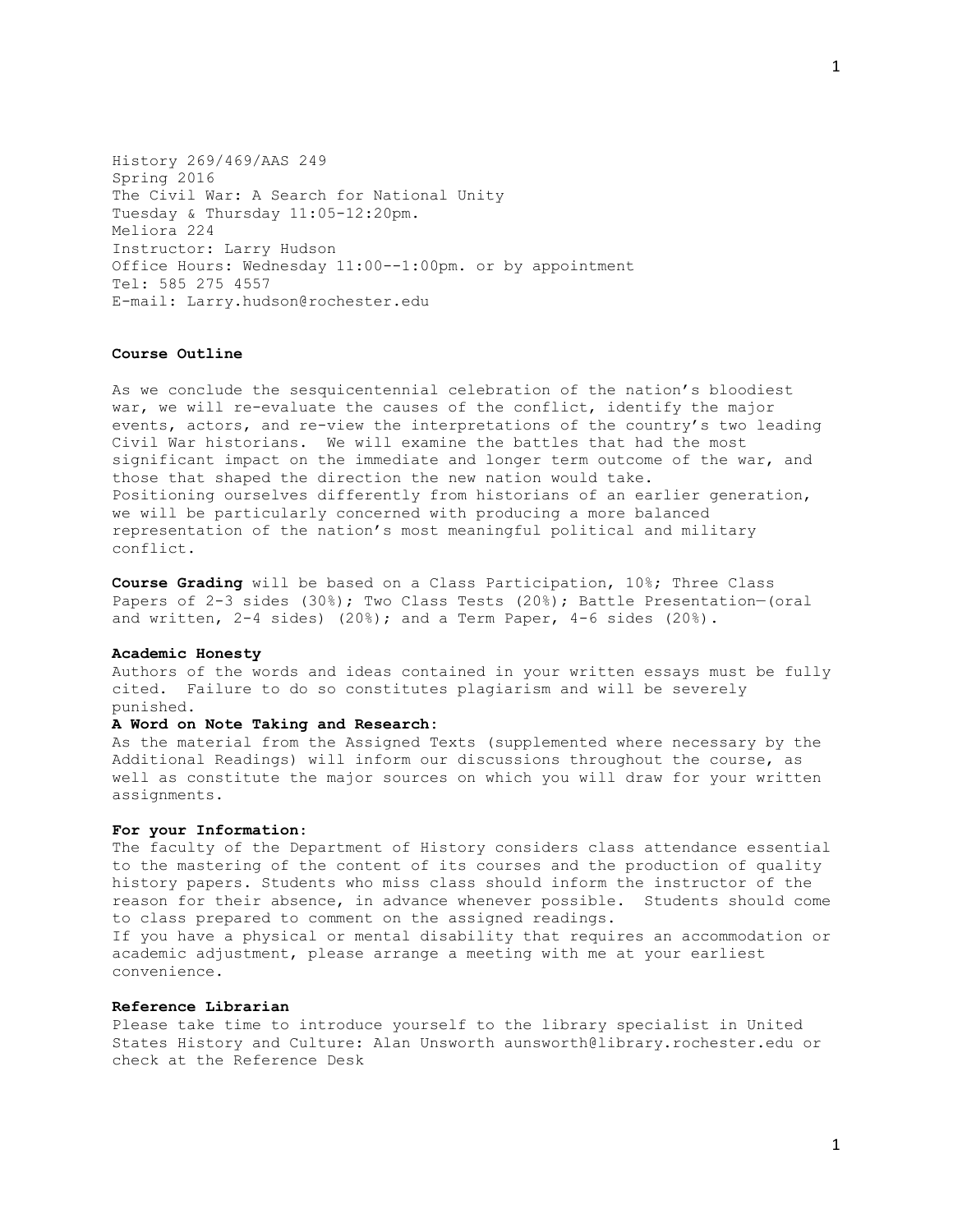### **Course Required Texts**:

Edward Ayers, In the Presence of my Enemies: The Civil War in the Heart of America, 1859-1863 James M. McPherson, The Battle Cry of Freedom: The Civil War Era David Blight, Frederick Douglass' Civil War: Keeping Faith in Jubilee Edward L. Ayers, What Caused the Civil War?: Reflections on the South and Southern History

### **COURSE OUTLINE**

**Week One**--Thursday January 14 First Class

Reading for Week Two:

E. H. Carr, What Is History chaps. 1-2 Available on Blackboard Reserve

#### **Section One History and Historical Consciousness**

**Week Two**-- Tuesday 19 January Topic: What is History?: Historians and Civil War History

Reading for Week Three: Edward L. Ayers, What Caused the Civil War?: Reflections on the South and Southern History, pp. 12-35 Roy Rosenzweig and David Thelen, The Presence of the Past: Popular Uses of History in American Life, pp. 114-137

First Class Paper 2-3 sides (Due Jan. 26 in class) See Handout for Essay prompt

**Week Three**-- Tuesday January 26

Reading for Week Four:

David Donald, "American Historians and the Causes of the Civil War," The South Atlantic Quarterly, vol. 49 (1960), pp.351-355. (Online) Ayers, What Caused the Civil Mar, pp. 131-144. James M. McPherson, The Battle Cry of Freedom, Chap. 1

Second Class Paper: Causes of the War. (Due February 16 in class) See Handout for Essay Prompt)

## **Section Two Civil War Causation**

**Week Four**-- Tuesday February 2 Historiography: Historians on the Civil War and its Causes.

Reading for Week Five:

Ayers, What Caused the Civil War, pp. 65-93.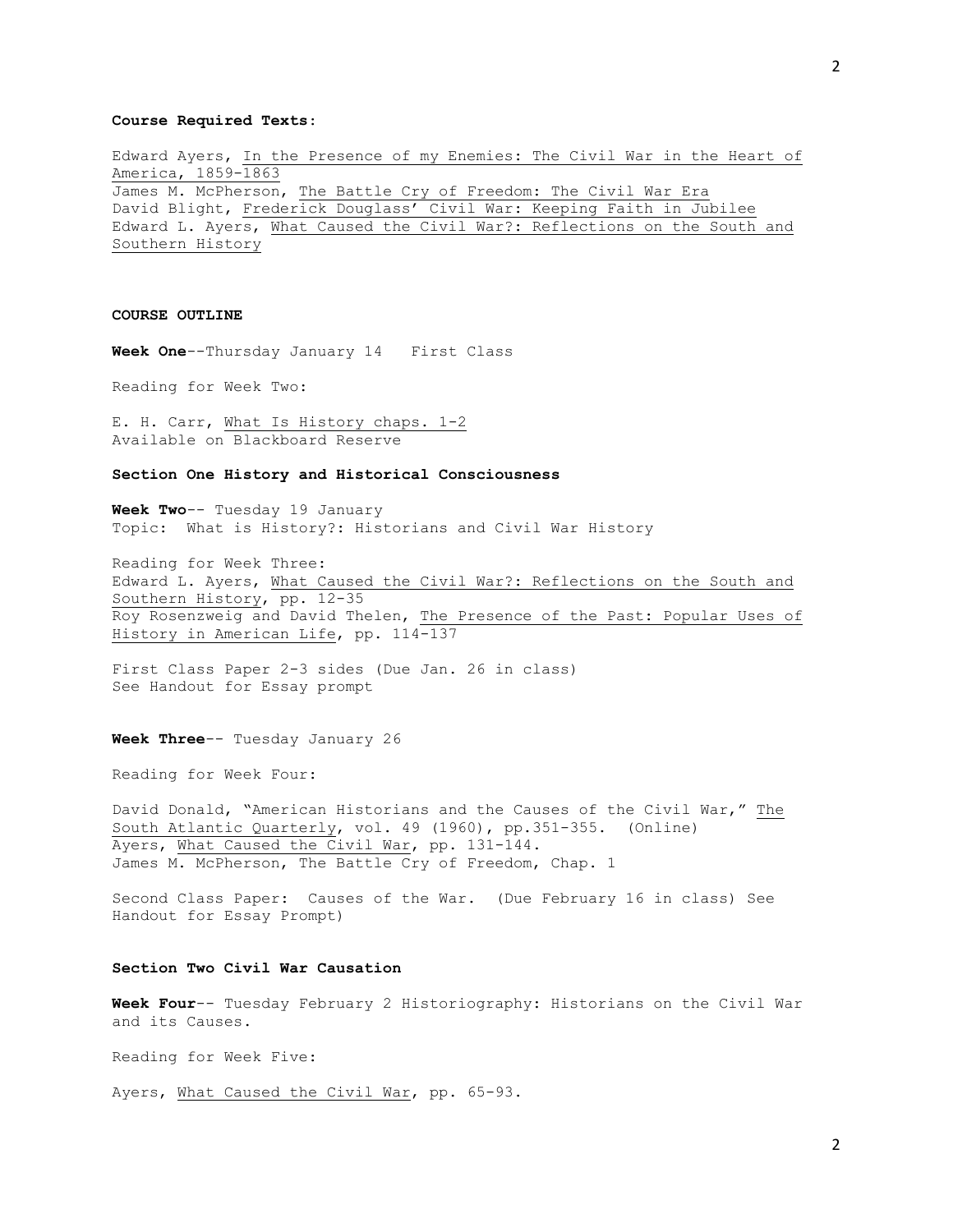Edward Ayers, In the Presence of Mine Enemies: The Civil War in the Heart of America, 1859-1863, pp. 3-33, 42-58.

**Week Five**-- Tuesday February 9 The South as Another: Place: Southern Distinctiveness

Reading for Week Six: A Cash Koeniger, "Climate and Southern Distinctiveness," The Journal of Southern History, vol. 54, (February 1988), 21-44 Grady McWhiney and Perry D. Jamieson, Attack and Die: Civil War Military Tactics and the Southern Heritage, 171-191

**Week Six**-- Tuesday, February 16 Two Nations; Two People

Reading for Week Seven: C.C. Goen, Broken Churches, Broken Nations: Denominational Schism and the Coming of the Civil War, chap. 4 (Reserve) David Blight, Frederick Douglass' Civil War: Keeping Faith in Jubilee, chaps.  $1 - 2$ 

Ayers, In the Presence of Mine Enemies, pp. 223-227

Third Class Paper, Irrepressible Differences? due Tuesday 1 March

**Week Seven**--Tuesday, February 23

A Nation of Religious Zealots Reading for Week Eight:

Ayers, In the Presence of Mine Enemies, pp. 95-110, 143-160, 172-187.

Civil War Battle: First Bull Run/Manassas Ayers, In the Presence of Mine Enemies,, pp. 191-200 McPherson, The Battle Cry of Freedom [Manassas 339-350](http://www.lib.rochester.edu:82/His/249Husdon/mcpherson339-350.pdf)

#### **Section Three A Young Nation Goes to War**

**Week Eight**-- March 1

Reading for Week Ten: Ayers, In the Presence of Mine Enemies, pp. 332-376 Noah Andre Trudeau, "Like Men of War": Black Troops in the Civil War, 1862-1865, chap. 3 (Reserve) Blight, Frederick Douglass' Civil War, chaps. 6 & 7.

**Week Eight** March 8

Spring Break